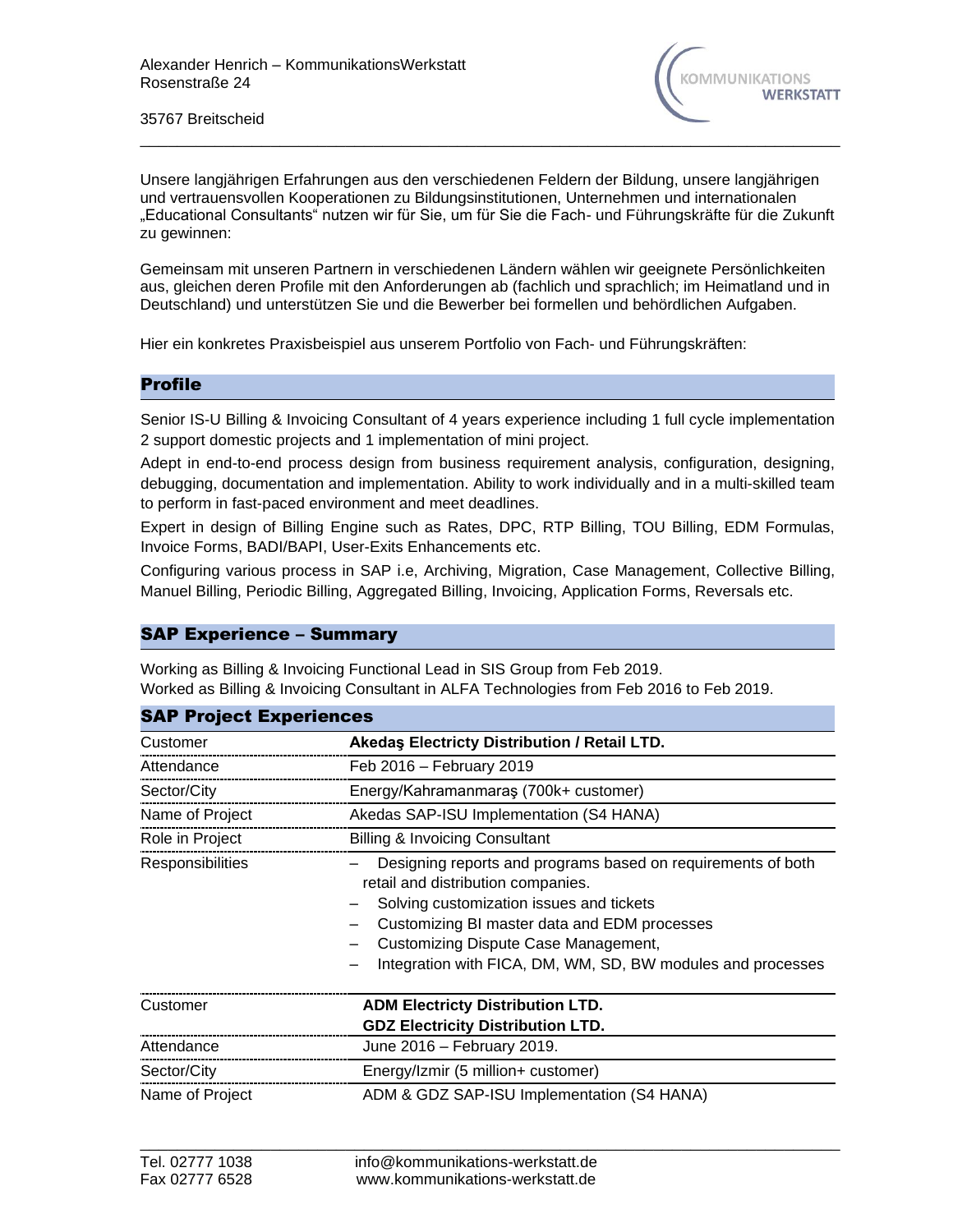## 35767 Breitscheid



| Role in Project  | <b>Billing &amp; Invoicing Consultant</b>                                                                                                                                                                                                                                                                                                                                |
|------------------|--------------------------------------------------------------------------------------------------------------------------------------------------------------------------------------------------------------------------------------------------------------------------------------------------------------------------------------------------------------------------|
| Responsibilities | Blueprint of master data for billing & deregulation processes<br>Blueprint of Billing & Invoicing and EDM Processes<br>Implementation of IS-U Billing and Invoicing Functionalities<br>Data migration for master data<br>Functional design of programs & enhancements<br>Unit, integration and user test documentation & training<br>Invoicing and print document design |
| Customer         | <b>Tenaga Nasional Berhad</b>                                                                                                                                                                                                                                                                                                                                            |
| Attendance       | Feb 2019 - Nov 2019                                                                                                                                                                                                                                                                                                                                                      |
| Sector/City      | Energy/Kuala Lumpur (9 million+ customer)                                                                                                                                                                                                                                                                                                                                |
| Name of Project  | BCRM Backbilling & BPEM Project (SAP R/3)                                                                                                                                                                                                                                                                                                                                |
| Role in Project  | Billing & Invoicing Functional Lead                                                                                                                                                                                                                                                                                                                                      |
| Responsibilities | Blueprint of BPEM & Billing Integration<br>Blueprint of Billing&Invoicing Processes for Backbilling and<br>creating a program for automating Manual Billing<br>Functional design of programs & enhancements and<br>customizations.<br>UAT, SIT, TTT documentation & training<br>Supporting on-going SAP projects and tickets                                             |
| Customer         | <b>TUAS Power Electricty Retail LTD</b>                                                                                                                                                                                                                                                                                                                                  |
| Attendance       | Nov 2019 - ongoing                                                                                                                                                                                                                                                                                                                                                       |
| Sector/City      | Energy/Singapore (80k customer)                                                                                                                                                                                                                                                                                                                                          |
| Name of Project  | Ad-hoc Support                                                                                                                                                                                                                                                                                                                                                           |
| Role in Project  | <b>Billing &amp; Invoicing Support Role</b>                                                                                                                                                                                                                                                                                                                              |
|                  | Solving customization issues and tickets (IS-U & CRM)<br>Supporting on-going SAP projects handling change requests<br>Configuring EDM formulas & rates for regulation changes                                                                                                                                                                                            |
| Customer         | <b>Sarawak ENERGY</b>                                                                                                                                                                                                                                                                                                                                                    |
| Attendance       | Nov 2019 - ongoing                                                                                                                                                                                                                                                                                                                                                       |
| Sector/City      | Energy/Kuching (2.8 million+ customer)                                                                                                                                                                                                                                                                                                                                   |
| Name of Project  | Ad-hoc Support<br>-                                                                                                                                                                                                                                                                                                                                                      |
| Role in Project  | <b>Billing &amp; Invoicing Support Role</b>                                                                                                                                                                                                                                                                                                                              |
|                  | Solving customization issues and tickets (IS-U)                                                                                                                                                                                                                                                                                                                          |

– Supporting on-going SAP projects